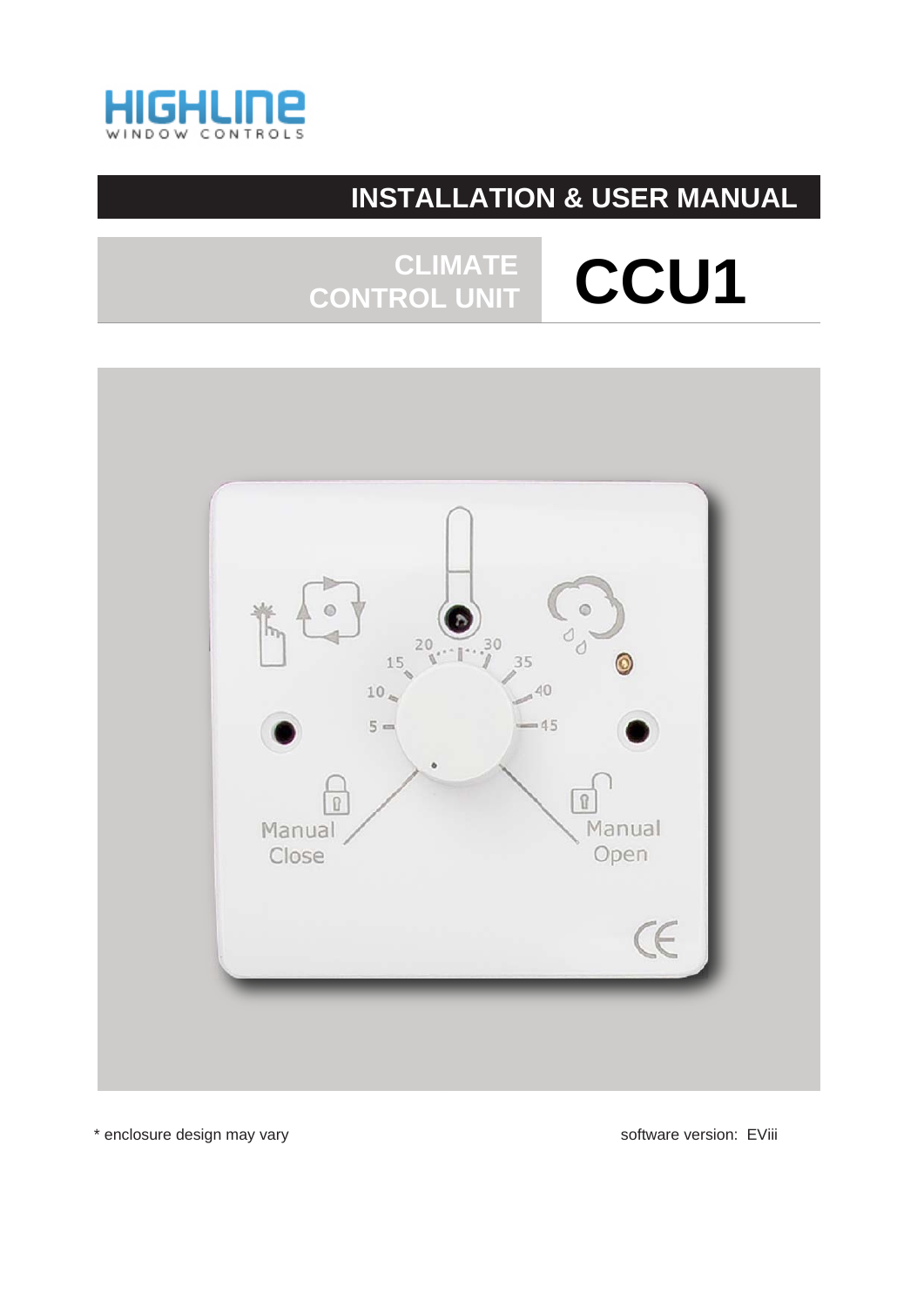## **CONNECTIONS**





The installation of all electrical items must be undertaken by a qualified professional. Mains power must be supplied via a 5-Amp fused spur.

Do not use cable thicker than 1.5mm and multi-strand if possible for flexibility. This controller will fit into any standard one-gang surface or flush 35mm back box.